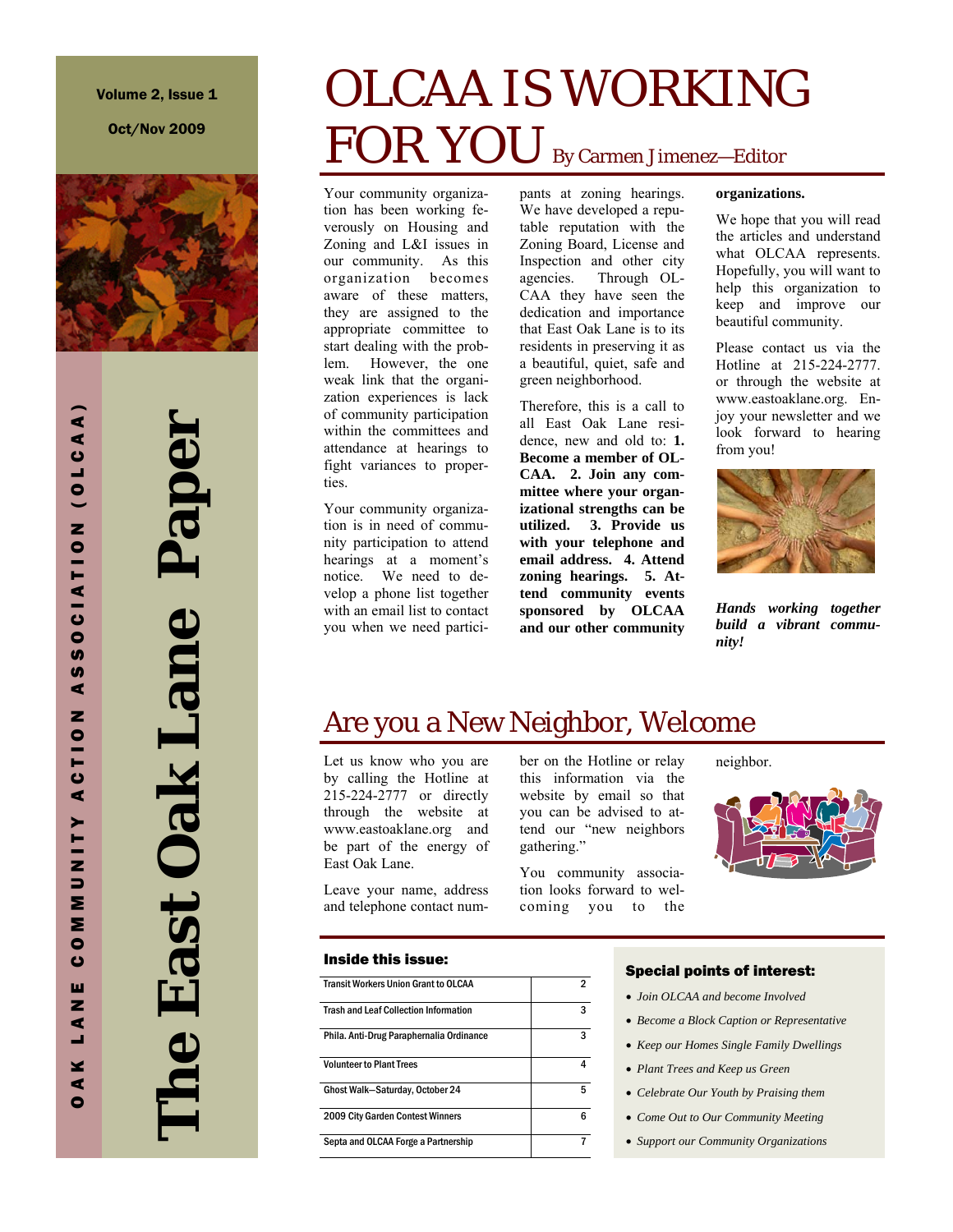# OLCAA Accomplishments and East Oak Lane Liquor and Nuisance Task Force By Sharon W. Losier—President of OLCAA

OLCAA has dealt with 41 zoning issues affecting East Oak Lane within the past two years. These zoning issues required the hard work of many board members, meeting with property owners, organizing people to attend zoning hearings, and presenting our case to the zoning board in an objective and professional manner.

All these issues and concerns have been the impetus for forming committees to deal with them. These committees are Housing and Zoning, Beautification, Quality of Life and Safety and Town Watch.

In order for OLCAA to continue all its good works to keep our community free of nuisances and zoning issues, we need your help in identifying the problems by keeping your eyes and ears open and

contacting us with this information on the **Hotline at 215-224-2777** or via the website at www.eastoaklane.org.

The East Oak Lane Liquor and Nuisance Task Force was formed approximately three years ago to address ongoing quality of life and safety issues concerning the vicinity of East Oak Lane. Regularly held meetings are attended by representatives from our City Agencies (Licenses & Inspection, the District Attorney's Office, Air & Noise Management) as well as Councilwoman Marian Tasco, State Representative Dwight Evans, the 35th Police District, the Sturgis Recreation Advisory Council, the Police Advisory Council, the East Oak Lane Business Association, OLCAA along with its newest member, SEPTA.

Focused meetings are led by Eagle Eye Solutions, an independent entity that documents area concerns, assigns responsibility for actions, and follow up.

The East Oak Lane Task Force has been highly successful in its ability to quickly and effectively shut down illegal speakeasies, bring businesses into compliance, reduce crime in targeted areas, improve quality of life through noise reduction and better property maintenance, remove illegal vendors, and deter property owners from illegally converting singlefamily homes to multi- family dwellings.

We will continue working for you and ask that you help us by becoming a member and volunteer on the various committees as well as attend zoning hearing.

### Transit Worker's Union Awards \$5,000 Grant to Beautification Committee By Kelly McShain Tyree—Chair of Beautification Committee

The Beautification Committee of OL-CAA is the recipient of a very generous grant by the Transit Workers Union Local 234 and their leadership to assist in our continued efforts to bring beauty and vitality to our community. Union representative and neighbor, Jim McBride, awarded this \$5,000 gift to OLCAA at a small celebration held to thank them for their donation. The grant will be used over the next year to commission 3 additional "Welcome to East Oak Lane" signs to be installed at Gateways around the neighborhood The proposed sights include: Chelten Avenue  $\&$  N.  $5^{th}$  St., N.  $11<sup>th</sup>$  St. at Godfrey Avenue, and  $70<sup>th</sup>$  Ave. at Cheltenham Avenue. The grant will also fund the cleaning and painting of the Chelten Avenue Bridge at N.  $10^{th}$  St., where a mural will be added by East Oak Lane Artists and Tyler School of Art alumnis, Katrina Mortorff and Austin Lee. Other projects will be to clean and green the Cheltenham Avenue Bridge underpass, as well as the curb line in front of "The Great Wall of East Oak Lane" on Godfrey Avenue. Volunteers to help implement these projects are welcome! We are seeking neighbors to "adopt a spot" to help maintain an attractive environment throughout the neighborhood. Please contact the OLCAA Hotline if you would like to help plant and maintain a specific area near you.

### Are you a Block Caption or Block Representative OLCAA Supports Protection of Single Family Dwellings

We are trying to identify all Block Captains or Block Representatives in East Oak Lane.

We would like to have your input on how we can make the Residents and Businesses in our area safe. Contacts: nesses in our area safe. David Weston @ dcweston001@aol.com

215-424-2993 or Bernadette Tanksley btanksley@juno.com.

OLCAA supports the protection of single family homes for residential living.

We encourage development of our commercial corridor for anyone who is interested in starting a new business in our community and welcome new businesses owners.

If you have a land use question (this means how the house is zoned for use by the City), please contact OLCAA on the **Hotline at 215-224-2777** or on the website at www.eastoak lane.org or contact

our Councilwoman Marion Tasco's office at **215-686-3454 or 3455 or by fax at 215-686-1938.** 

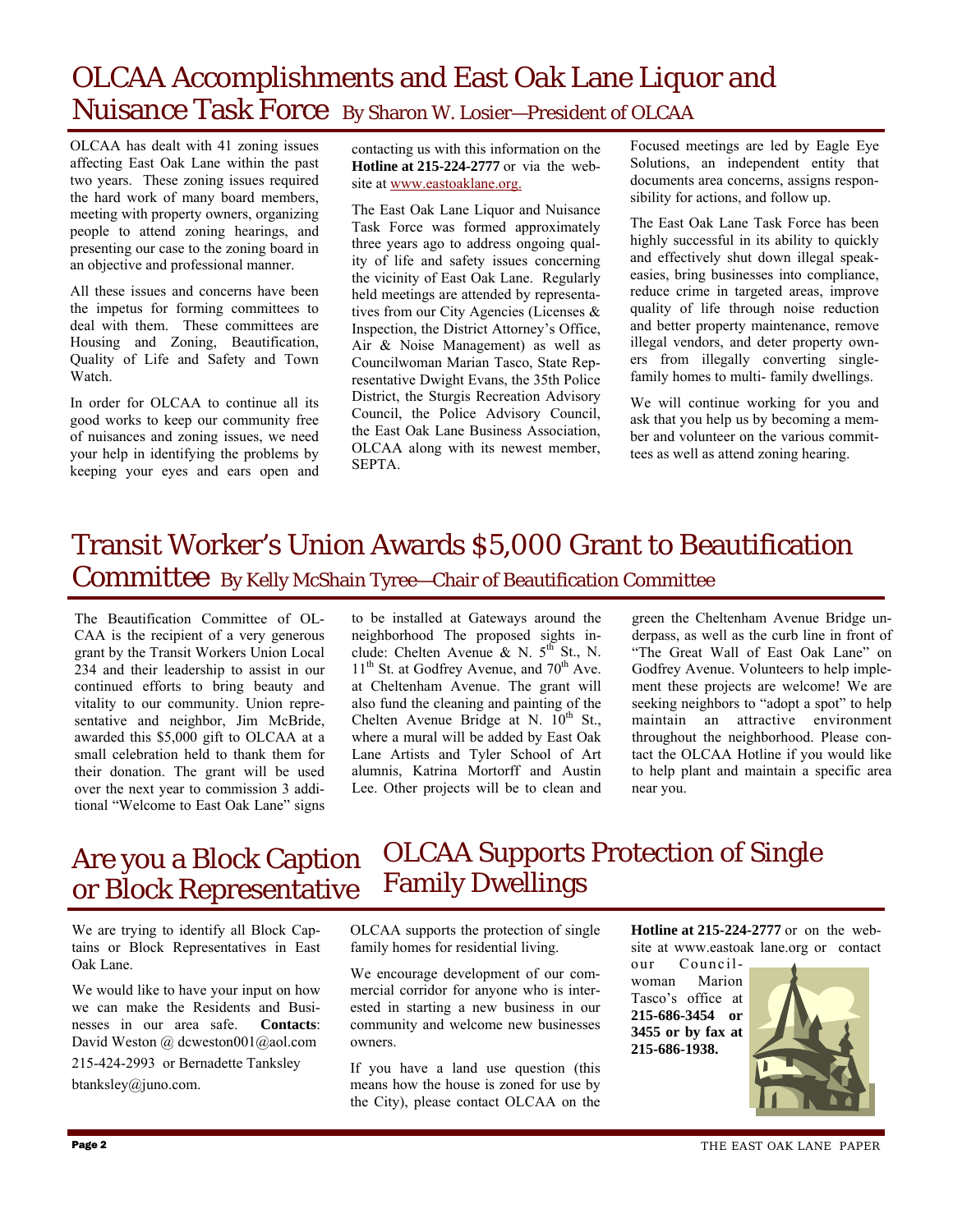# Trash and Leaf Collection

Here is information supplied by the City of Philadelphia on Trash and Leaf Collection that we hope you will find helpful.

### Trash

"Put out trash in proper containers. Place all trash in personal trashcans or sealed plastic bags, filled only to the 40-pound limit. Securely tie wood scraps, and other loose items into bundles no more than four feel long and two feet thick. NOTE: Cardboard boxes may never be used as containers for trash/recycling, regardless of who collects it!

Newspapers and flattened cardboard boxes along with steel and aluminum cans, glass jars and bottles, paper and #1 and #2 plastics should be placed out as recycling."



Leaf Collection

"The City no longer provides mechanical

leaf collection service. This includes leaf blowers, mechanical sweepers and vacuums. Beginning in the fall of 2009, leaves must be placed out in biodegradable brown paper bags alongside regular rubbish collections. Bagged leaves will be separated and composted. By using biodegradable bags, you will help crews work more easily identify your bags as leaves. This helps to eliminate the extensive process of ripping open, dumping, and disposing of plastic bags. Leaves set out in other bags or containers may be collected as rubbish. Landscapers and leaf cleaning services should remove and dispose of leaves privately."

If you would like more information on this subject, you can go to the City's website: www.phila.gov.

# Philadelphia's Anti-Drug Paraphernalia Ordinance

The City of Philadelphia enacted the Anti-Drug Paraphernalia Ordinance No. 060345-AAA on January 23, 2007. It was later amended as follows:

1. PROHIBITION ON SALE OF "BLUNTS" WHERE SELLER KNOWS INTENT OF BUYER IS TO INGEST DRUGS.

The Court ruled that Section 9-

629(1) is still good law. This section expanded the state's definition of

drug paraphernalia to include "blunts" and prohibits the sale of "blunts" by anyone "where the seller knows, or under the circumstances reasonably should know" that it would be used to ingest drugs.

2. NO SALES OF DRUG PARAPHER-NALIA WITHIN 500 FT OF A

"Prohibition on sale of "Blunts"

SCHOOL, CHURCH, REC CENTER, DAY CARE CENTER, OR COMMUNITY CENTER.

 The Court upheld Section 9-629 (2) and ruled that Philadelphia can prohibit all sales of drug paraphernalia within 500 ft as stated above, whether or not the seller knows or should know that the items will be used to ingest drugs.

# News from Oak Lane Presbyterian Church

The Oak Lane Presbyterian Church (OLPC) welcomed two new staff members in July – **Ouida Davis** and **Melody Wright**. **Ouida** (pronounced "wee'-da) **Davis** is our new **Administrative Assistant**, replacing Alison Winans, who relocated to Maryland; and **Melody Wright**, an accomplished dancer and communicator, OLPC member and East Oak Lane resident, is the new **Director of the Oak Lane Cultural Arts Program**. Ouida is

in the church office Monday through Friday from 9:30 AM to 1:30 PM, and she and Melody can both be reached at 215-424-4446.

### **Cultural Arts Fall/Winter Season of Classes**

The Oak Lane Cultural Arts Program (CAP) is ramping up for an exciting fall/ winter season of classes, performances and unique artistic experiences! We hope you'll become a part of this growing program, which is committed to providing children and adults of Oak Lane and the surrounding community with the opportunity to enjoy fellowship, exercise, and learning new skills through enriching, professionally instructed classes in areas including: - Martial Arts, Line Dance,

Continued on Pg. 4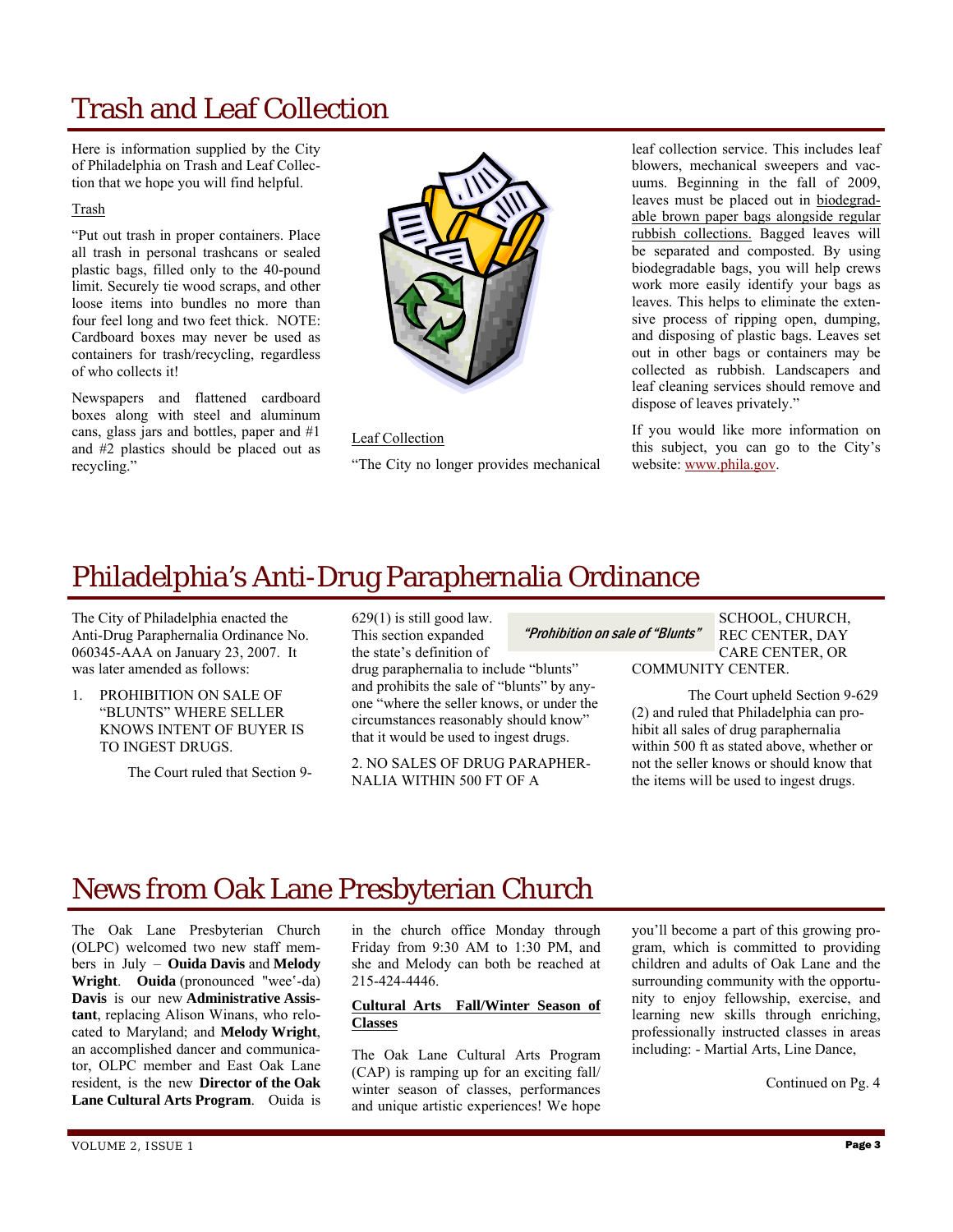### Please Volunteer to Plant Trees By Charles Philips, Chair Tree Tenders Committee

Oak Lane Tree Tenders will plant over 30 trees on **Saturday, November 21, 2009**. Would you like to help? No experience needed! Dress warmly in old clothes, sturdy shoes, and bring work gloves. We will plant rain or shine. Experienced Tree Tenders will guide you through digging the proper size hole, minimal pruning, staking and tying the tree, watering and mulching. **Meet at 6605 Lawnton Ave (19126) at 8:45 am** for coffee and orientation. The tree planting lasts the morning, and workers are invited back for lunch. Complimentary Tree Tender Tshirts are given to participants who want them.

In a departure from previous practice, we are also asking tree recipients to help

with tree planting if they can. There are several reasons for this. First, it gives the recipient a better appreciation for the tree and allows instruction on care. Another reason is to add planting power. (Notice how I avoided the manpower/ womanpower/personpower mess.) In the 13 years Oak Lane Tree Tenders have been working, a number of members have marched into their 80's and not as able to plant as they once were. We could use some more diggers!

For further information call Charlie Philips at 215-924-1722.

Thanks for your help.



# Community Conversation Forum on October 20, 2009

Come join us for a Crime and Safety discussion with members of the District Attorney's Office, 35<sup>th</sup> Police District, Septa Transit Police and Town Watch; to discuss common issues in the East Oak Lane Community. There will be a question and answer session.

So come out and get your questions answered and meet the Board Members of OAK LANE COMMUNITY ACTION ASSOCIATION (OLCAA).

**Date: October 20, 2009 Time: 7:00 P.M. to 8:30 P.M.** 

**Location: The Eye Institute Amphitheather 1200 W. Godfrey Avenue** 

Sponsored by:

OAK LANE COMMUNITY ACTION ASSOCIATION (OLCAA) SAFETY & TOWN WATCH COMMITTEE



OLCAA plans to hold more of these community meetings in the

coming months. Join us and see how you can help keep your community safe.

# News from Oak Lane Presbyterian Church (Continued)

Line Dance, Yoga, Praise Dance, Karobotics/Aerobics, Instrumental Music/ Orchestra, Book Camp/Pilates.

We've made it convenient for you to take advantage of our exciting and beneficial class offerings by providing classes most weekday evenings, and on Saturdays, too. Plus, we're keeping tuition rates affordable, with many classes as low as \$5 a week. So there's no excuse not to come out and try something new. Besides, your first class is always **FREE!** 

Please look for schedules and more information soon. In the meantime, direct questions to Melody Wright, Terrine Datts, or Harriett Atkerson. Calls to them

can be directed to the church office (215- 424-4446). **Use this coupon and try one**  **class.** 

"besides, your first class is always free"

**FREE FITNESS EXPERIENCE** 

**Present this coupon to experience one**

**YOGA, BOOT CAMP or LINE DANCE CLASS for FREE!** 

**\*First time experience only\***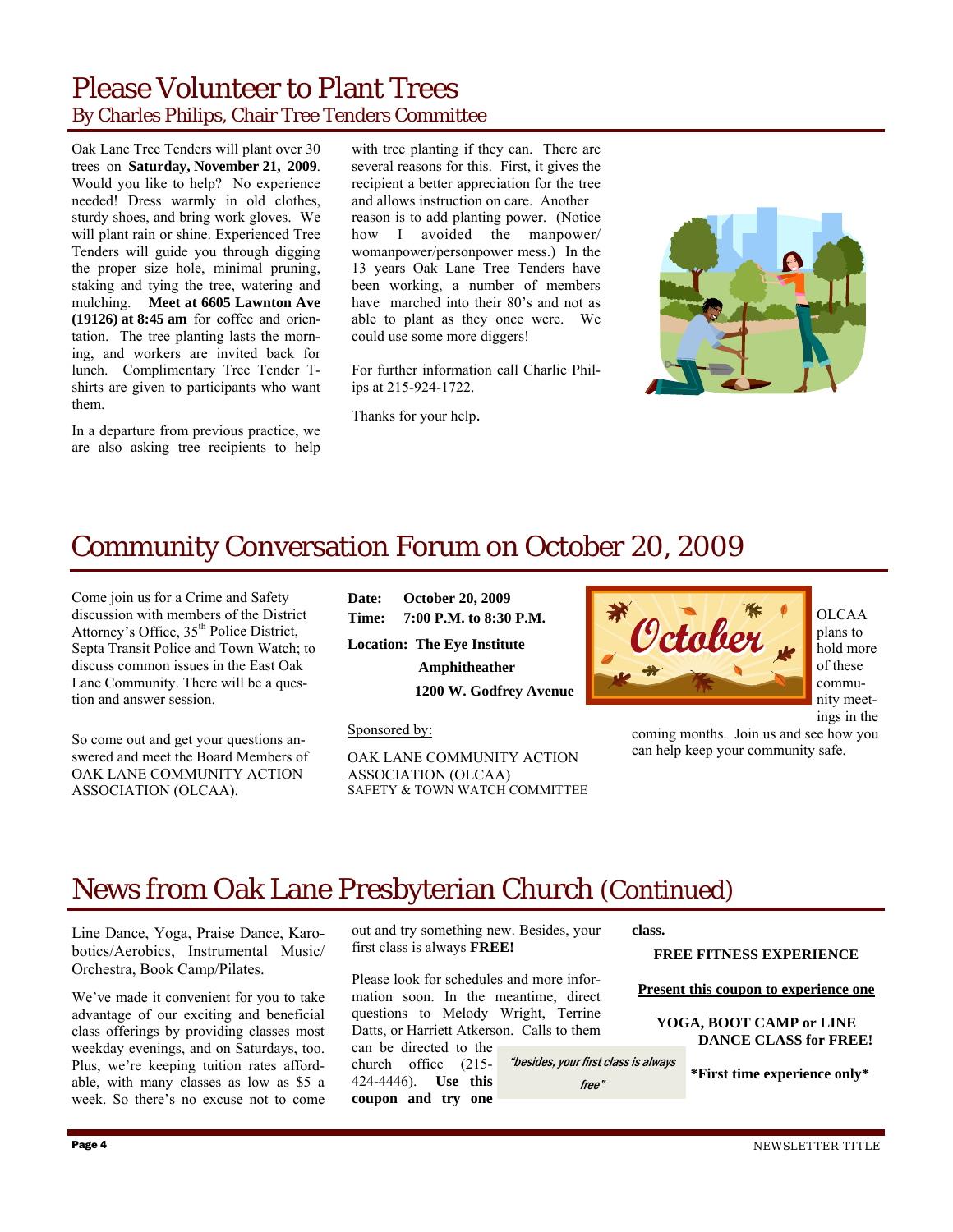# Historic Preservation By Marita Krivda Poxon

David S. Traub AIA, well known architect and historic preservationist, has taken a great interest in our East Oak Lane architecture and sites. He has listed one of our modern homes on his SAVE OUR SITES (SOS) 10 most endangered sites in Philadelphia.

The modern home is at 514 West Godfrey Avenue. It is considered the best example of Bauhaus architecture in Philadelphia. On the site it says: Bauhausstyled house, 514 West Godfrey Ave. in East Oak Lane. Built about 1930. Architect unknown. Vacant and deteriorating.

The second endangered site on his 2009 SOS list is the DeBenneville Burial Ground.

DeBenneville Burial Ground, Old York

Road and Green Lane. 18th century cemetery, resting place of British soldiers and officers killed in the War of Independence. Relatively unknown, uncelebrated, and in need of restoration.

The web site for his organization is:

http://www.saveoursites.org/

David Traub has contacted Marita Krivda Poxon of the Friends of the Oak Lane Library. David Traub will give a benefit lecture series on Oak Lane Architecture early in 2010 at the Oak Lane Library.

John J. Di Benedetto's study of Oak Lane Architecture has become available again. The publication is:

Oak Lane: A Study of Urban Growth & Architectural Development 1876-1976. (1976: 144 pp.Drexel University Thesis)

The author has agreed to make copies of this important study. The cost for a reproduction is \$36. If you want this important publication, contact the author at: 215-285-9040 or write to him: 201 Old York Road, Jenkintown, PA 19046. John Di Benedetto has agreed to be part of the Library's 2010 Lecture series on Oak Lane Architecture.

# Welcome to our new Ellwood Principal Ms. Marilyn Quarterman, M.Ed.

The East Oak Lane Community wishes to welcome the Ellwood Elementary School's new principal Ms. Marilyn Quarterman, M.Ed., and she assumed the position on August 1. 2009.

Ms. Quarterman has been busy meeting with the Branch Head of Oak Lane Library and the Friends of Oak Lane Library.

Ms. Quarterman will also formally meet with OLCAA at our October Board Meeting. She has already met with some of the members of OL-CAA's Tree Tenders.

Ms. Quarterman would like parent involvement and that from the community organizations. She can be reached at 215-276-5268. Welcome!

Ghost Walk by Marita K. Poxon

*SUNDAY-OCT 25, 2009 5:00 – 8:30 PM* 

*START AT: 7003 North 12th Street* 

*Five Unearthly & Ghostly Stories & Hear about the Milestown Burial Ground Spirits* 

*REFRESHMENTS AT THE END*  TICKETS SOLD AT THE DOOR OR BY CALLING 215-549-6531 SPONSORED BY THE FRIENDS OF THE OAK LANE LIBRARY

# Philadelphia Streets Department 2009 Fall Household Hazardous Waste Drop-Off Events Schedule

You have an opportunity to recycle or dispose of unwanted household hazardous waste materials. For information call Streets Department's Customer Affairs Unit at 215-686-5560 or check website http://www.phila.gov/streets/ hazardous\_waste.html

Computer equipment and TVs are accepted at all HHW Events. Citizens may

also bring their computer equipment and TVs to the Sanitation Convenience Sites located at State Road & Ashburner Street; Domino Lane & Umbria Street; and 3033 South 63rd Street from 8:00 AM to 6:00 PM, Monday - Saturday.

**October 24th, Saturday** -Streets Department Facility, Southwest Philadelphia 3033 South 63rd Street, Northwest of Passyunk.

**November 7th,Saturday**— Northeast Sanitation Facility Delaware Avenue between Castor Avenue and Lewis Street in the Bridesburg section of the City (near the Allegheny Exit of I-95).

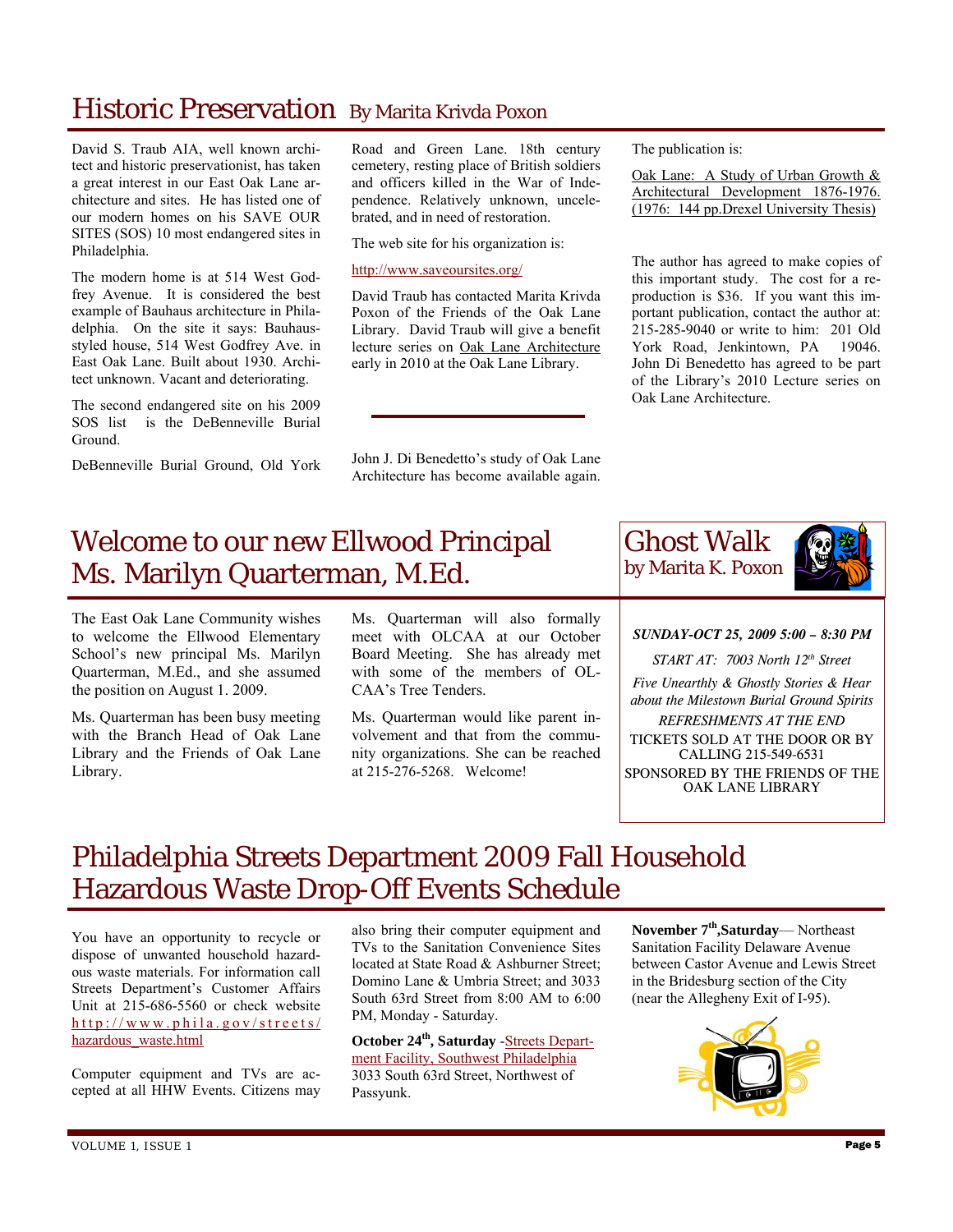### Neighbors Inspire One Another By Kelly McShain Tyree—Chair of Beautification Committee

Strolling down Verbena on the way to the Melrose Park Train Station, a wonderful surprise awaits at the intersection of 69th Avenue: a beautiful perennial oasis, creatively sculpted into the embankment by homeowners, Peggy and John Weston. Their love affair with flowers began over 20 years ago in this spot and has grown to include not only an ever blooming array of flowers, but an arbor covered in heirloom grapevines that have moved with the family for 3 generations all the way from South Carolina. Their garden also features a new pond, which was a gift from their sons for Father's Day. Their oasis has not only given their own family much pleasure over the years, but it has also created an infectious climate with new gardeners sprouting up all along this small stretch of 69th Avenue. Further down the block neighbors, Pete and Jacquie Frazier Lyde, dove into the gardening fray when



they moved to East Oak Lane 16 years ago. Inspired by the beauty of the Weston garden, Pete began planting and has created an equally lovely and unique garden as well. He's "a fan of immediate gratification," so he has artfully combined many annuals with his perennials, and has included a container garden for his hardscape areas. A wonderful Hydrangea tree arches over his display, and he finds much peace, solace and beauty in his daily gardening. Pete has also taken the reigns in soliciting other neighbors to join them.

When a new neighbor, Alex Shaw, moved into the adjacent property, it was looking forlorn and unloved- Pete volunteered to help. "No thanks, I'll get to it," the neighbor said. Sure enough he did! Never having gardened before, Alex started experimenting and now has a beautiful display. All along this strip of 69th Avenue, the results of neighbor's collective work are breathtaking with an ever-evolving landscape from the early Spring deep into the Fall. The hillside plots gracefully slope up to the main entrances of the row homes and in spite of the varying designs of each garden, there is a wonderful overall unity as the gardens highlight both the unified handsome architecture of the avenue, as well as the unique personalities of the individual homeowners. On the way to the train, be sure to take a peek. It's an inspiring sight to see!

# Oak Lane Library News

The hours at our community library will change. Oak Lane Library's hours will change effective **October 5, 2009**. The new schedule will be: **Monday, Thursday and Friday: 10:00—5:00 PM. Tuesday and Wednesday: 12:00—8:00**  PM. Closed on Saturday and Sunday.

Visit the Oak Lane Library website at **www.freelibrary.org** to see all the events they have scheduled through December 2009.

They usually have *Tween and Teen Thursdays from 3:45-*4:30 for children ages 10-15. They also have *Lego Club* 

for children ages 7 and under accompanied by an adult on *alternate Wednesdays from 4:15-5:00 and 6:30-7:30 PM*.

Come visit the Oak Lane Library, located at 6614 N. 12 St. Philadelphia, PA 19126 (215) 685-2848.

### 2009 City Garden Contest By T. M. Poxon-President of Friends of Oak Lane Library

Hello. As you know, at the instigation of Judy Lustig, Michael Poxon entered the Oak Lane Library landscaping efforts of the Oak Lane Tree Tenders and the Friends of the Oak Lane Library in the City Garden Contest. The Pennsylvania Horticultural Society has sent a letter of Congratulations to me. Our **Community Flower** garden has been awarded **3rd** prize in the 2009 City Gardens Contest. Thanks to all who contributed their time and labor to this project. You are all to be congratulated. There will be an awards ceremony at the 2010 Flower Show on Tuesday March 2,

2010. Invitations will be mailed after the first of the year.

The Pennsylvania Horticultural Society is assembling a photo display of all winning gardens for display. Congratulations again and please plan on joining PHS and celebrating with your fellow gardeners.

Once again **OUR** East Oak Lane gets the recognition it deserves....and to all who created and maintained the library gardens, YOU did good!

Lets also tip our hats to Judy Lustig and TJ Scully who won 2nd place in the same PHS City Gardens Contest for their own wonderful garden (combination flower and vegetable)....no easy feat considering that this is a city-wide cooperation.

Congratulations!

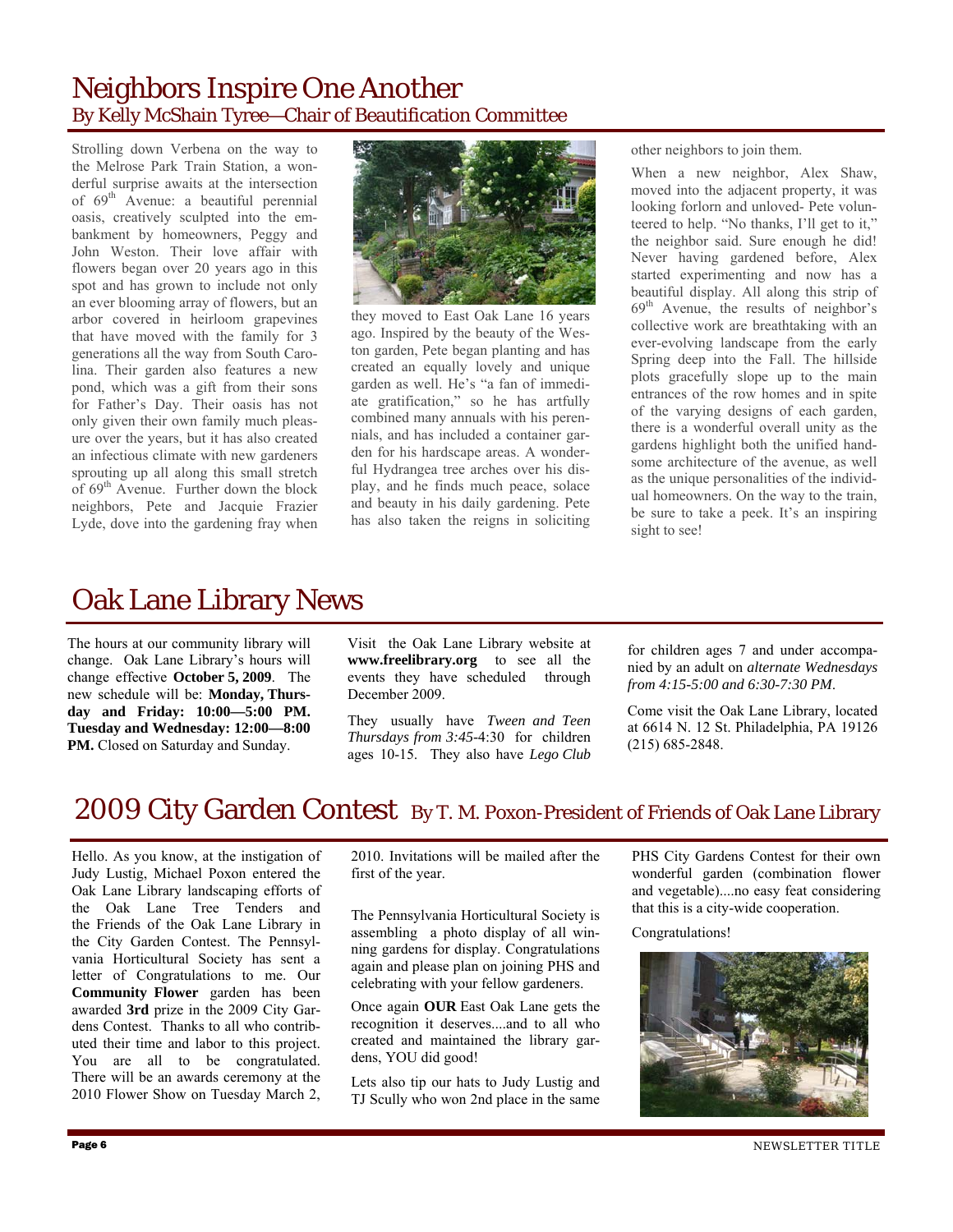### SEPTA and OLCAA- Forging a Partnership By Kelly McShain Tyree

East Oak Lane has always been a wonderful bedroom community and has been blessed with great access to the City and Suburbs of Philadelphia through the SEPTA transit system. Over the years, OLCAA has been fielding complaints by commuters as to the physical conditions and safety concerns of our nearest transit hubs such as: Melrose Park Train Station, Fern Rock Subway Station, Broad &  $66<sup>th</sup>$ Avenue, as well as "Broad and Olney." Through the efforts of East Oak Lane Town Watch, Tree Tenders, Quality of Life, and the Beautification Committees, we have been working to forge a greater partnership with SEPTA by helping to beautify and green the areas- but we are now asking for better policing, and more consistent property maintenance by SEPTA.

OLCAA has been meeting with SEPTA representatives regarding improving quality of life and safety concerns- as a result, the beautifully restored and landscaped Melrose Park Train Station will be adding more lighting along the Philadelphia entrances to the station (Verbena and Franklin Streets), and security cameras are being considered. SEPTA Police have increased patrolling around the remote areas of the station, and they will also begin to patrol deeper into the residential areas surrounding Fern Rock Station. Working in conjunction with SEPTA and our friends at the  $35<sup>th</sup>$  Police District, we hope to create a more secure and attractive environment. SEPTA Police Captain, John Wenke, has asked us to call them directly with any concerns so that they have a better understanding of where and

how to monitor their transit areas. If you wish to report a disturbance, please call: 215-580-7860 and contact the OLCAA Hotline 215-224-2777 so that OLCAA can follow-up with your concerns.



### **LOOKING FOR AN INTIMATE PLACE TO HOST YOUR NEXT SPECIAL EVENT?**



**The Event Place is an unique all-inclusive rental venue that offers a wonderful setting for hosting various types of Special Events and Celebrated Occasions including: Birthday Parties, Holiday Parties, Bridal and Baby Showers, Intimate Weddings, Club and Organizational Gatherings, Art Exhibitions, Book Signings, Educational Workshops, Seminars, Networking Events and much, much, more…..** 

**For more information, contact us at:** 

### **The Event Place**

**723 Oak Lane Avenue Philadelphia, PA 19126 215.549.4045 www.theeventplace.net**

### **MENTION THIS AD AND RECEIVE A 10% DISCOUNT ON YOUR RENTAL**

### East Oak Lane Youth Corner

OLCAA would like to dedicate space in our newsletter to the youth of East Oak Lane. We would like the community to advise us of any and all accomplishments of our youth so that we can publish and publicly congratulate them for their achievement. Our youth are our future and let's celebrate them.

The first youths that we want to congratulate for receiving the highest rank of **Eagle Scout** from the Boy Scouts of America are **Caleb Booker and Melvin Booker, Jr.** The best to the Booker brothers for a job well done!

Look for more activities for our youth taking place at the Oak Lane Library on page 6.

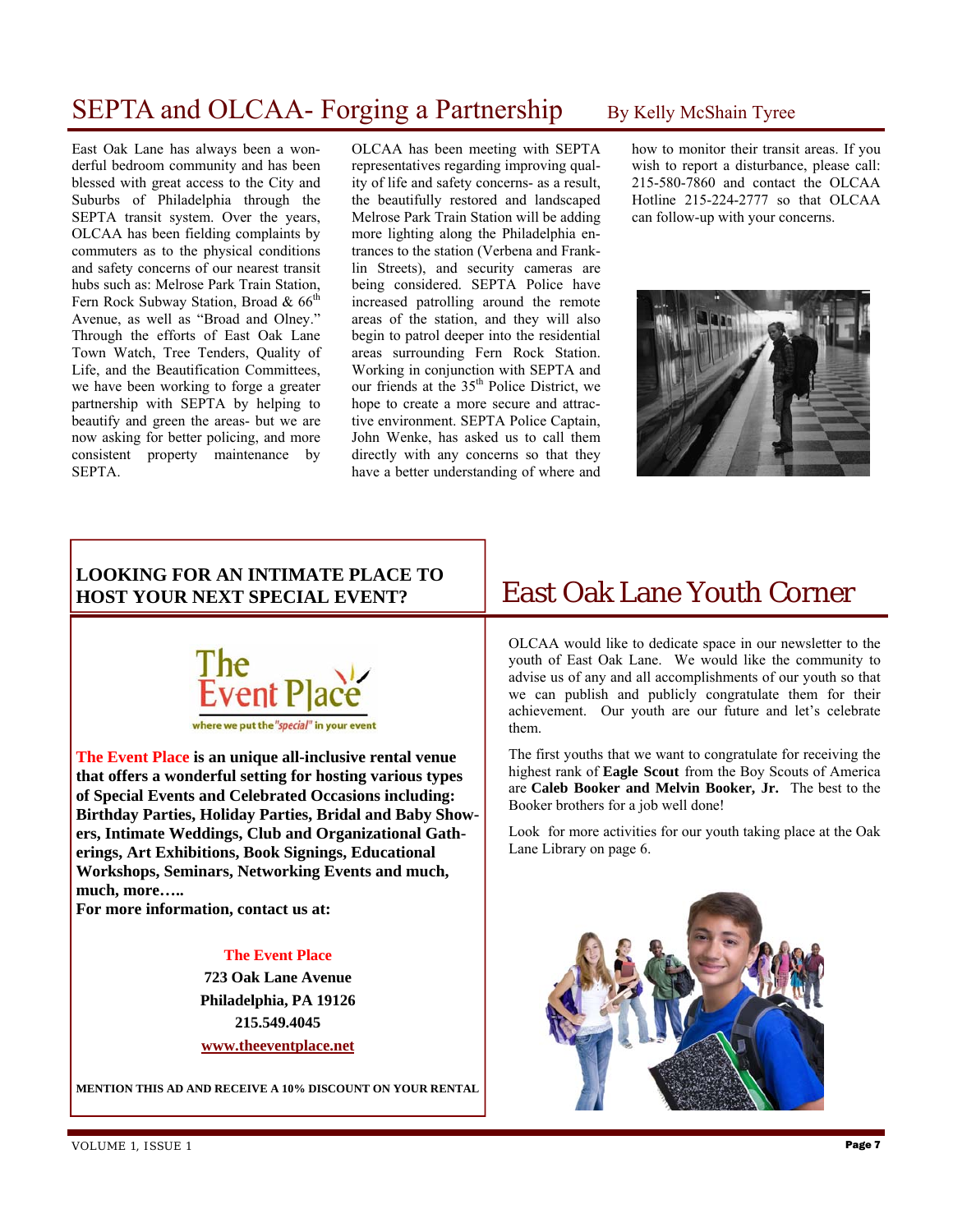

### 2009 Oak Lane Day By Evelyn Jones-Event Committee Chair

Another exciting and successful Oak Lane Day was had by all. Even a couple of surprise downpours did not hinder the celebration of our annual Oak Lane Day festivity this past June. Everyone had the opportunity to clean out their garage and attic and participate in our flea market that day. Thanks to **1-800- GOTJUNK**, who generously donated a truck so that participants did not have to lug back home their treasurers at the end of day.

The children seemed to have had the most fun of all. Thanks to the generous donation of one of our new businesses at 8th and Oak Lane, **"KANDY 4 DAYS"**, in conjunction with **"HAIR STUDIO 712."** They provided free of charge pop corn, water ice and moon bounce.

We held a great East Oak Lane Idol contest and the winner was **Kayla Faust**. We also had other activities that made the day memorable and fun for the children.

The food continues to get better every year, and this year was no exception. We are fortunate to have such a multi-cultural community who are welling to share their ethnic cuisine on Oak Lane Day. A special thanks goes out to **Judy Becker**, whose calls for donations from the neighbors and local businesses is heard loud and clear and the donors respond generously.

We would also like to sincerely thank the following organizations and businesses for their continuous generosity and overwhelming support:

1-800-GOTJUNK  $\bullet$  Century21 (5<sup>th</sup> & Cheltenham) ♦ City of Philadelphia Streets Department ♦ Councilwoman Marian Tasco and her Staff ♦ Dunkin Donuts ♦ Grace Point Church ♦ Hair Studio 712 ♦ H-Mart ♦ Holy Trinity Byzantine Catholic Church ♦ Kandy 4 Days ♦ Continued on Pg. 9

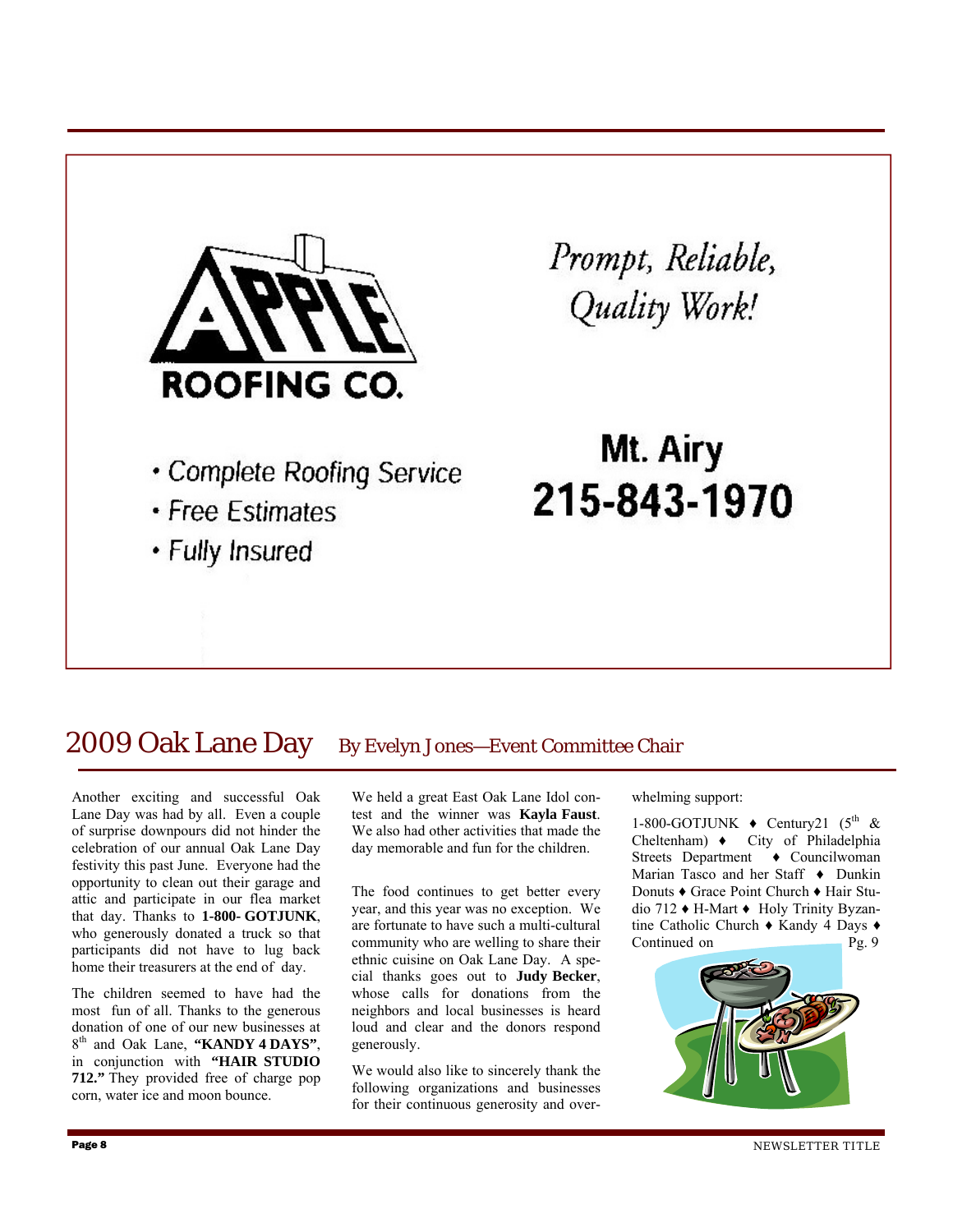### 2009 Oak Lane Day (Continued) OLCCA Board

Oak Lane Diner ♦ Oak Lane Presbyterian Church  $\triangle$  Paris Baguette (5<sup>th</sup> St)  $\triangle$  Pepsi Pizza Hut ♦ ShopRite ♦ Soho Café ♦ Under the Oak Café.

We are blessed that **Father Austin** and the congregation from **Holy Trinity Byzantine Catholic Church** has continued to generously donate their facility for our Oak Lane Day celebration.

We hope that the next Oak Lane Day will be bigger and even better with your continued support and participation.

If you are interested in participating in Oak Lane Day 2010, please contact us on the **Hotline at 215-224-2777** or via the website www.eastoaklane.org under the Contact Us tab via email to Evelyn Jones, Events Chairperson.

We would like to thank all the volunteers

and East Oak Lane neighbors for your continued support. This makes our East Oak Lane community a great place to live, learn and serve.



We would like to introduce the current board members. Feel free to contact us if you have any questions or concerns. We are here to serve you:

- Sharon W. Losier—President
- Bernadette Tanksley—V.P.
- Catherine Smith—Treasurer
- Alvin Mitchell—Asst Treasurer
- Carmen Jimenez—Secretary
- Robert Harmon
- Andrea Jones
- Evelyn Jones—Events Chair
- Leland Kent
- Earlene Mitchell
- Thurgood Matthews –Membership
- Renel Sample
- Kelly M. Tyree—Beautification
- David Weston
- Emerson Willis